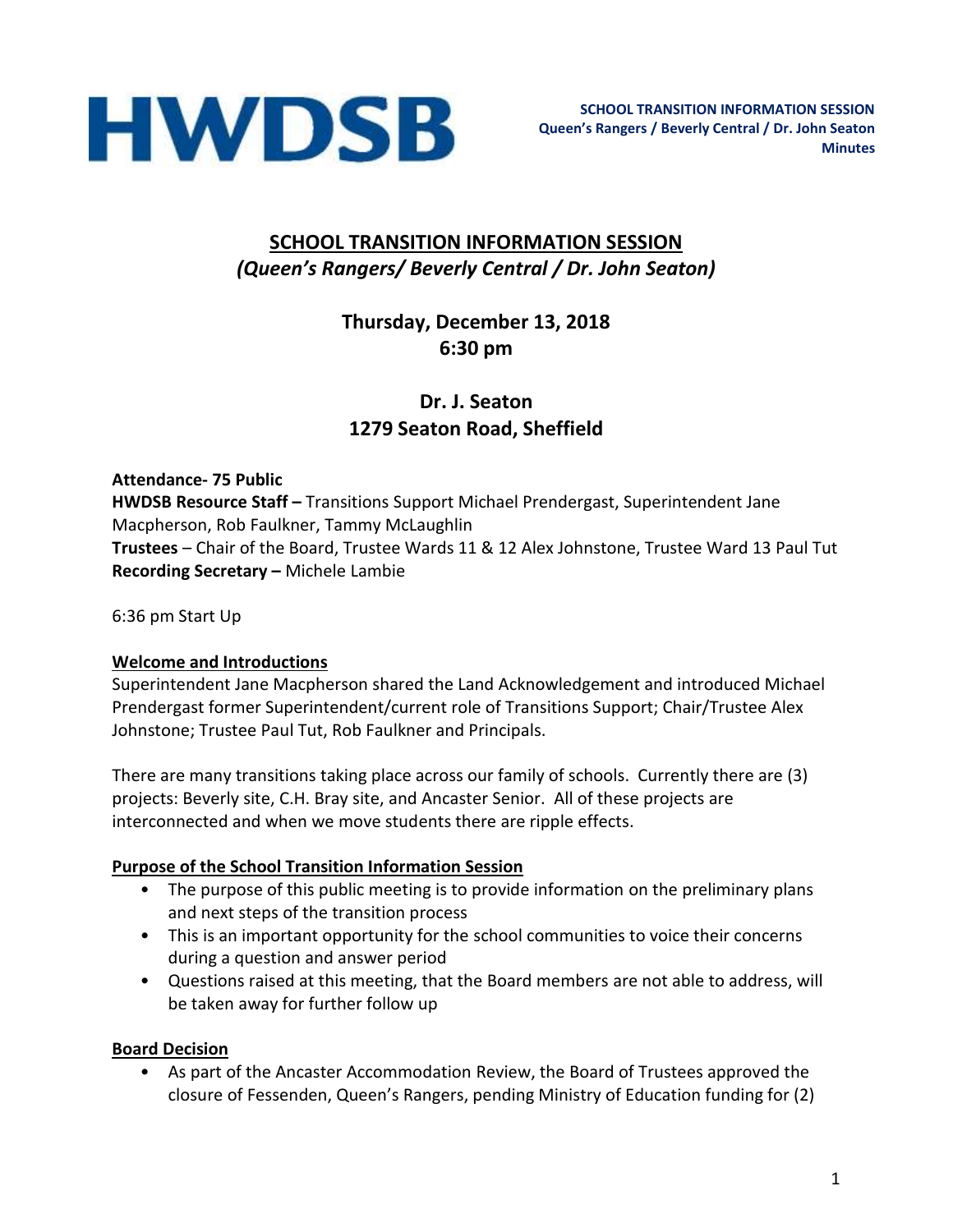new JK-8 elementary schools on the CH Bray and Rousseau sites, as well as an addition at Ancaster Senior

- In March 2015 and March 2018, the Board received total Ministry of Education funding of \$14.4 million for a 511 pupil place, **K-8 elementary school on the Beverly Community Centre site**. Construction has started on this school and completion is expected in the 2019-20 school year
- In addition, in March of this year, HWDSB received Ministry of Education funding for a new \$12.25 million, 495 pupil place, **K-8 elementary school on the current C.H. Bray site**. The new school construction is currently awaiting Site Plan Approval. Once Site Plan Approval is received, the school will be tendered with the intention of starting construction in the summer of 2019. Construction of an elementary school usually takes 12-16 months

#### **Transitions – Slide Presentation**

- Michael Prendergast presented slides that reviewed: School Renewal process; Ancaster Transition Map; Site plans; and Construction/facility highlights
- As part of the transition plan, Queen's Rangers will close in June 2019
- In order for construction to begin, C.H. Bray will close at the end of June 2019
- The new schools to be built on the C.H. Bray site and the Beverly Community Centre site will be named in 2018-19 in accordance with the HWDSB Naming Policy and the majority of Queen's Rangers will be members of one of these school communities
- The slides presented tonight will be posted on the Board website: http://www.hwdsb.on.ca/blog/upcoming-school-transitions/

# **Transition Maps -** *Queen's Rangers students*

The presentation includes an Ancaster Transition map that shows the new school boundaries and the co-ordination of school closure and consolidation planned for Ancaster over the months/years ahead. As can be seen in the map, **current Queen's Rangers students are in Zones 1, 2 and 3**

- **Zone 1** students who live on, and north, of Powerline Road West **will attend the new school on the Beverly Community Centre** site when it is complete. Starting in September 2019, these students in **Zone 1 will temporarily attend Dr. J. Seaton** until the new school opens
- **Zone 3** students who live south of Powerline Road West will attend the **new school on the CH Bray site** when it is complete. Starting in September 2019, these students in Zone 2 will be temporarily accommodated as follows:
	- **- K-Grade 6**: at the current Queen's Rangers site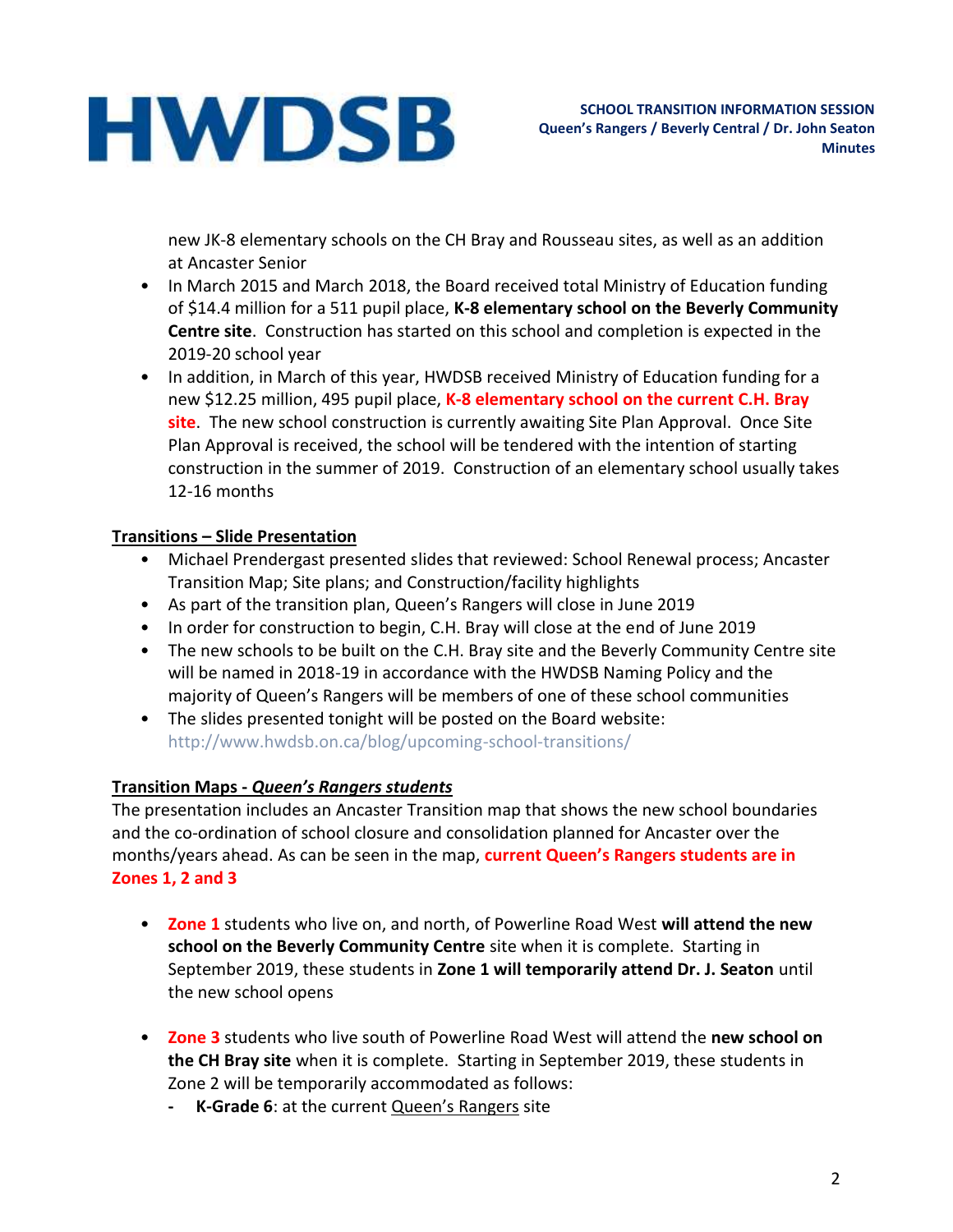- **- Grades 7-8**: at the new school on the Ancaster Senior site
- **Zone 2** students will attend the new **school on the Greensville site** when it is complete. During the construction period, these students will have the *option* of **joining the Zone 3 students** *or* **attending Spencer Valley**

#### **School Renewal**

- Process: Ministry funding design, receive regulatory approvals and permits, tendered within budget (Time period: can take up to 18 months)
- Construction (Time period: 12-16 months)
- Ministry does not always approve all proposals
- In most cases, building a new school requires moving students to another location, short term solutions are needed
- Board is always looking for ways to minimize transitions for students and acknowledges short term relocations are necessary and will work with their communities

#### **School Transition Committees**

- Parents and community input is essential and this is achieved through the creation of the Transition Committee, beginning in January 2019
- The purpose of this Transition Committee is to formulate a plan at the school level to ease transitions

#### **What phase are we in today?**

- Contractor began work on October 30, 2018
- Site is cleared and excavation underway

#### **Next steps**

- Attain building permit for the 6 classroom addition
- Pour footings and foundations
- Anticipated construction completion is November 2019
- Move in January 2020 for second term

#### **Question & Answer**

#### **Q1. How will children be supported in the move?**

A1. A Transition Committee including all (3) school communities involved will ensure children feel supported. This may include visits to Dr. Seaton, shared community events and opportunities for students to meet prior to the move. Parents and school staff at each site will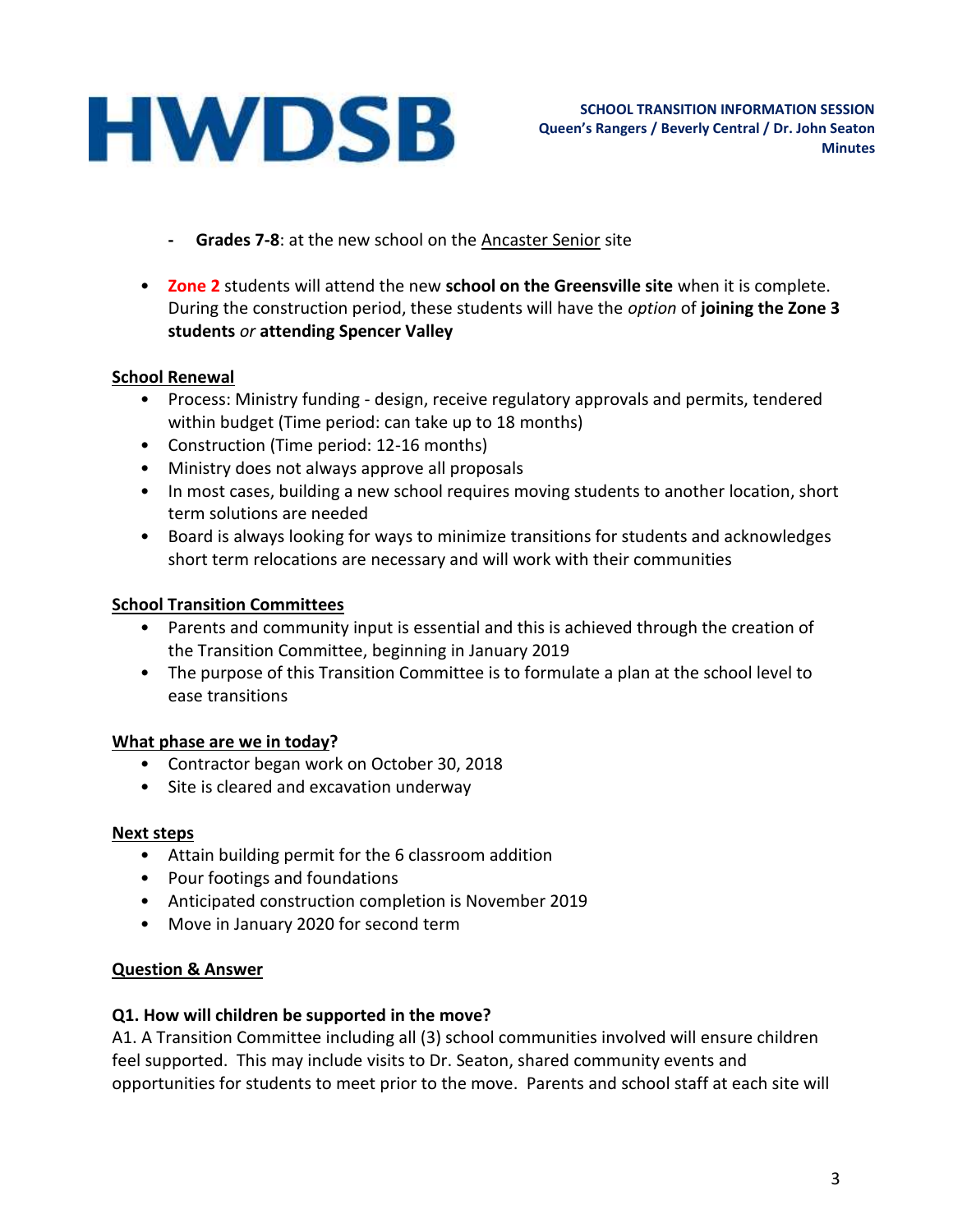have the opportunity to ensure smooth transitions between January and June next year in 2019.

# **Q2. Why not wait until approvals are done and construction has started?**

A2. This may result in a mid-semester closure and transition of students from C.H. Bray to Queen's Ranger and Queen's Rangers to Dr. John Seaton. It is easier to plan a transition and commence at the start or mid-point of a school year. Furthermore, once we get site approval we want to start as soon as possible because of the funding formula that grants only so much time to spend it and therefore we must be ready to start the process immediately. Alex Johnstone said the Board of Trustees will provide an update in February 2019.

#### **Q3. Construction has not begun, yet Queen's Rangers children are 'earmarked' for that school, and will be bused to Dr. Seaton in September 2019, where there isn't the space for them in a school that is in poor condition.**

A3. Dr. John Seaton has a capacity of 349 and the current enrolment is 201. There are minimum of (4) vacant classrooms. The projected enrolment for 2019 with a portion of Queen's Rangers students is 275. The utilization at that point will be 79%. The 2018 review of Dr. John Seaton is that it is fair condition according to standards.

# **Q4. Why has it taken so long?**

A4. The new Beverly Community school site had additional conditions to clear prior to construction which included:

- **-** Constructing a school on non-board owned property
- **-** Approvals through MOECC due to septic system
- **-** Approvals through MOT due to location of the school entrance on Highway 8
- **-** Combined design with City of Hamilton due to the community centre

# **Q5. How is the Transition Committee membership determined? What is the process?**

A5. School letters will go home in early January, to define the roles and required participants that comprise the Transition Committee. Members are Principals/Vice-Principals of the transitioning schools, including their teaching staff, parents, School Council Chairs, student reps, and the Superintendent. Although their number of members is limited, these Transition Committee meetings are open for the public to attend to lend their voice, share concerns and contribute ideas. Typically, the Committee meets on a monthly basis prior to the school transition and after.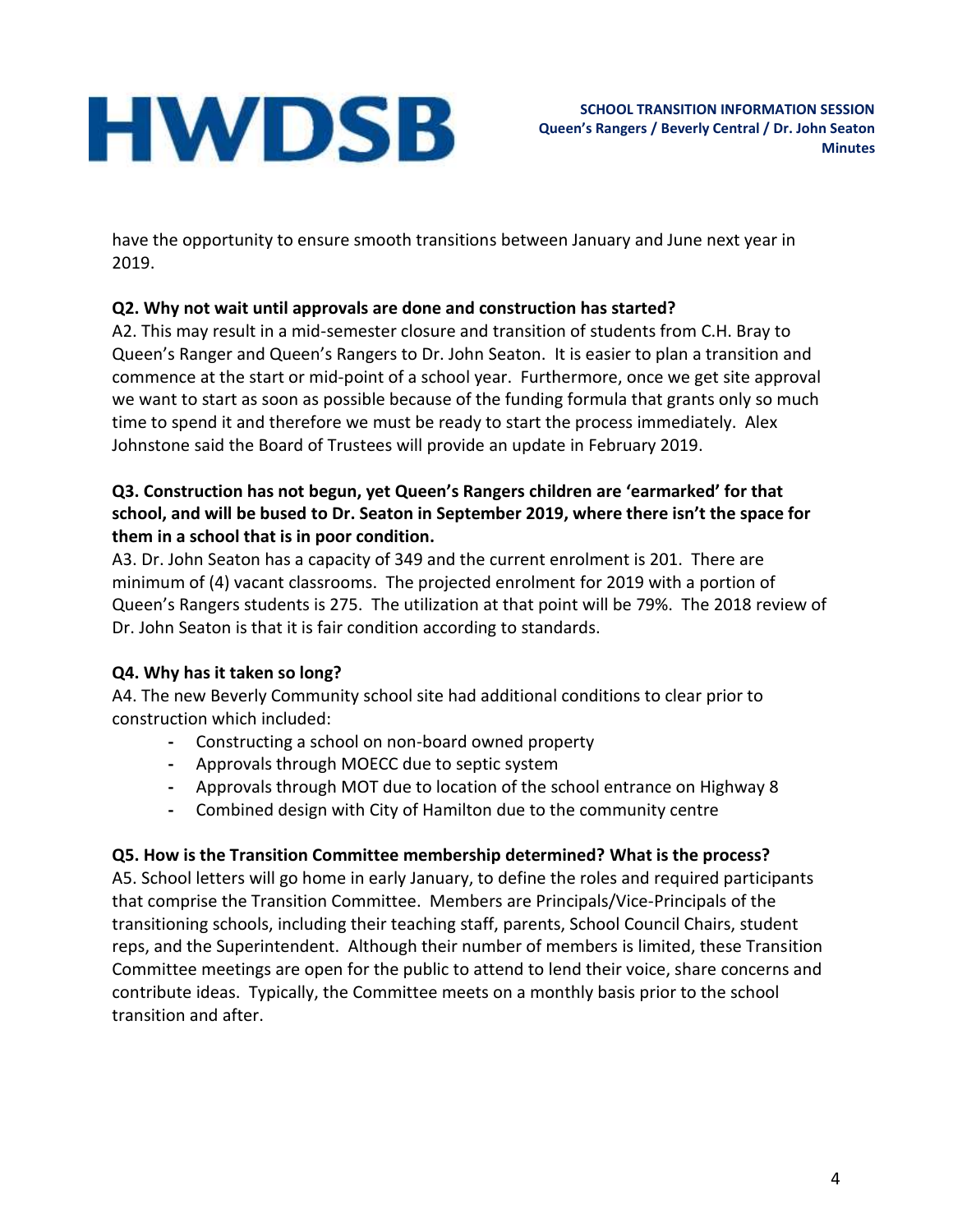## **Q6. What if the Board finds out the building will not be done by December?**

A6. Then we would not move. To move in February or April would require public consultation because it would affect daycare and busing. The Board would continue with its' past practice of waiting for natural breaks in the school year.

#### **Q7. With transferring children from (3) different locations, how will it affect their classrooms?**

A7. There will be no changes to classrooms, as staffing would have been completed. Teachers would already been assigned to schools; Administration already in place; and consequently, there will be no changes to your child's teacher.

#### **Q8. How will bus routes be scheduled?**

A8. Scheduling of buses will be determined in February 2019. However, it is important to note that Transportation is currently under critical review, investigating ways to maximize the buses/drivers, to minimize the strains that the provincial driver shortage is having upon our families and schools. Consequently, the Board and HWSTS are examining Bell Times across the Board, as it is a key factor that directly impacts bus pickup/drop off, in order to avoid duplication and reduce student ride times. Also, hoping for more provincial solutions and sharing of buses with other Boards. Understanding that this is a concern for parents to schedule their children's daycare, the Superintendent will request for earlier notification from Transportation, this will be a *'take-away' for further information item.*

#### **Q9. With three schools amalgamating, how will staffing be determined?**

A9. Once the Administrator has been established, the Principal will the take the lead role in building a staffing model that will be reflected in the new school, as essentially the staff at the transition school will be the model used in the new school.

# **Q10. Why rename the school during the transition period, isn't it a waste of time and money?**

A10. Transition schools will be named in accordance with the HWDSB Naming Policy. This is an essential process as a means to blend the different communities, into one school community with a new identity that will move to the new building as an already established school family.

# **Q11. What percentage of the building has to be complete before occupancy?**

A11. The Board demands that the building be 100 percent complete before occupancy.

#### **Q12. Parent concerns of too many transitions for students.**

A12. Administration and staff will focus on working diligently in preparing students for transitioning, to ensure safety and their emotional well-being. Should parents have specific concerns with their child(ren), they are encouraged to contact the Principal to discuss strategies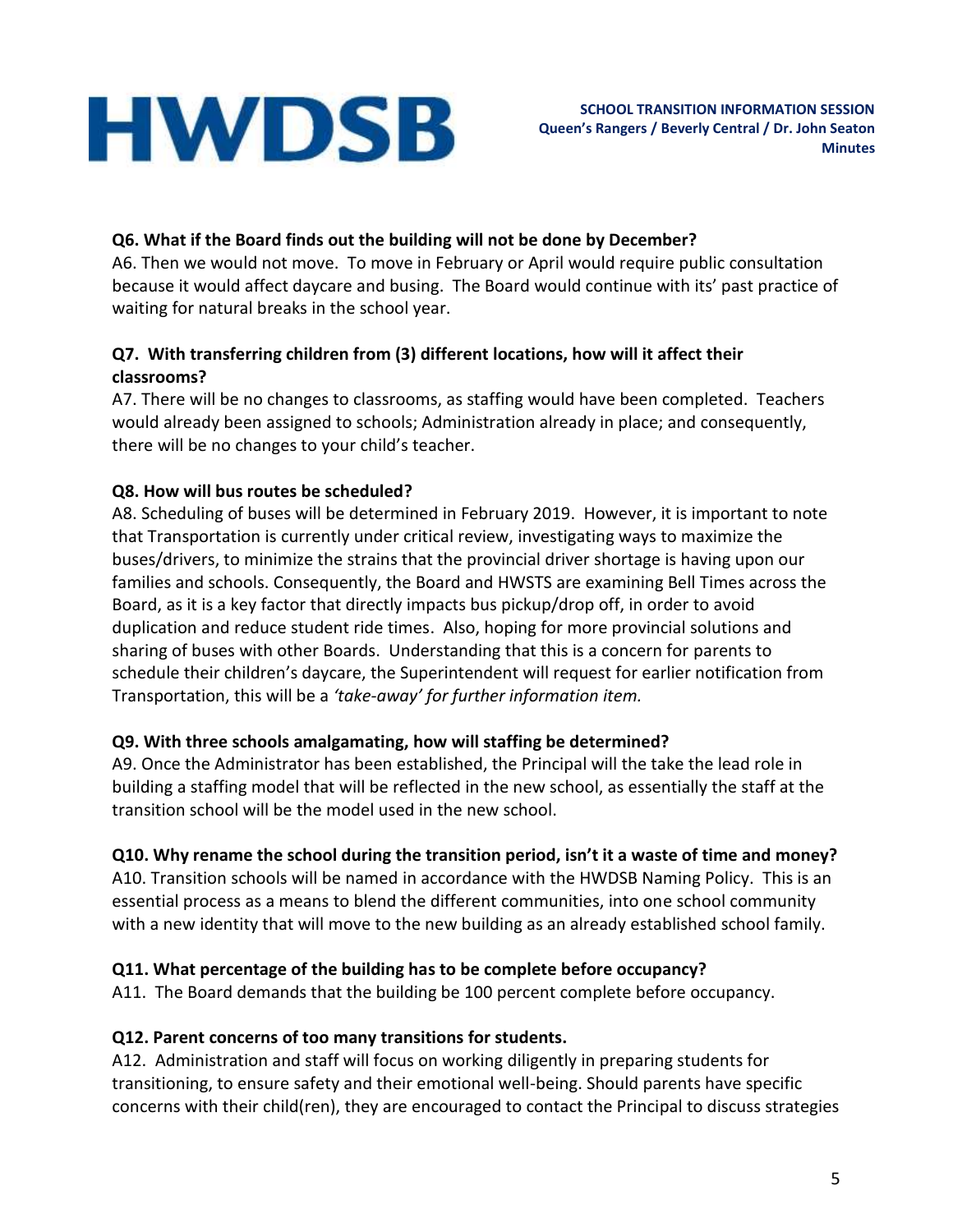to put supports in place for a smooth transition. Also, Principals can utilize our Board resources for further assistance, including social work. This will be a priority of the Transition Committee to establish a plan of action to help alleviate children and parent's concerns before, during and after the transitioning period. The advantage of students being in the transition schools is that by the time they are moving to the new school, friendships have already been established, familiarity with the staff, and they will moving into the same classroom with their peers and teachers.

#### **Q13. Will Spencer Valley and C.H. Bray buildings have the same challenges with conditions to clear prior to construction?**

A13. No, these schools are on board owned sites, with none of the conditions that the new Beverly school were facing including approvals with septic system, and a combined design through a community partnership.

#### **Q14. Will there be any more Boundary changes?**

A14. No, there will be no changes to the boundaries, nor will programs be moved. Boundaries have already been established through the decision of the Board of Trustees Ancaster Boundary Review process.

#### **Q15. During this transition period, will schools be open for Out-of-Catchment?**

A15. No, schools will be closed to Out-of-Catchment during the construction period.

# **Q16. What can we expect for the new school model in terms of staff?**

A16. Parents can expect a renovated school that encompasses all of the teaching talents from both campuses, including a qualified Music teacher; a state-of-the-art facility that meets Ministry standards.

#### **Q17. With the two schools merging, how will staffing be determined?**

A17. Once the Administrator has been established, the Principal will the take the lead role in building a staffing model that will be reflected in the new school, as essentially the staff at the transition school will be the model used in the new school.

# **Q18. With a January opening, when will classroom materials be moved?**

A18. Materials will be transferred to the new school through the Christmas Break by movers. Classrooms will be fully equipped and ready to receive children upon opening in January.

# **Q19. In projecting occupancy, at what point is the public notified if there will be delays?**

A19. The Board is closely monitoring the construction, and if there is a delay in occupancy parents will be given two months notice.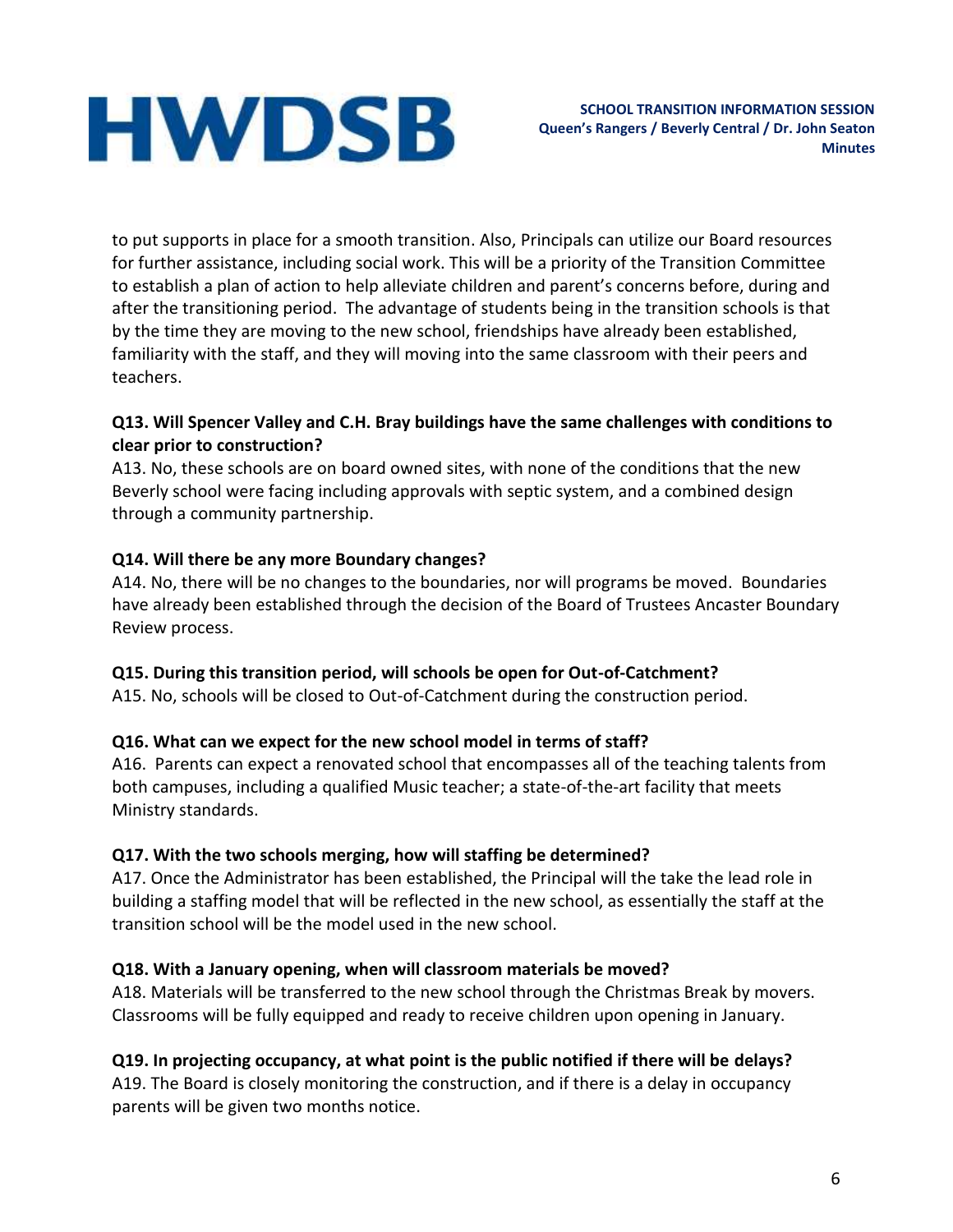### **Q20. Has the Board already made a decision on the name of the new school?**

A20. No, there is a Naming Process that involves creating a Naming Committee with opportunities for public input through an online survey. The committee consists of Trustee(s), Superintendent, Principals, teachers, School Council, Library, Archives, members of the community and students. There are guiding principles for name selection, based upon geographical and historical value, people who have made a significant impact on our Canadian culture and community. This process will occur this spring.

#### **Q21. Our school councils have worked hard fundraising for our students' laptops and tablets, what will happen to these items when we transition?**

A21. Technology is often acquired through parent support, with the majority coming from Board funding. School Items purchased by School Councils/Home and School become materials of the Board. Our IIT Department will do a survey and inventory of all of the transitioning schools' existing viable resources/equipment, and where there are gaps new purchases will be requisitioned.

## **Q22. How will the Administration be determined?**

A22. The Superintendent works with each of the Administration teams, discussing their career paths in January 2019. Principals need to be assigned to schools, prior to the staffing process, as this will impact teachers' decision making on their school choices.

# **Q23. Will the new school have lots of windows? And will the windows open?**

A23. Yes, the new building will have many windows for natural light. As a representative from the Facilities department is not present tonight, this will be a *'take-away' for further information item.*

# **Q24. Will there be air conditioning in the new school?**

A24. As a representative from the Facilities department is not present tonight, this will be a *'take-away' for further information item – The Superintendent has followed up with our Facilities department and it has been confirmed that there will be air conditioning in the new school.*

#### **Q25. Who was the architect and what is the environmental standard?**

A25. All of our school building designs must meet Ministry standards, and the sites are dependent upon Environmental approvals. In regards to the question of the name of the architect, as a representative from the Facilities department is not present tonight, this will be a *'take-away' for further information item.*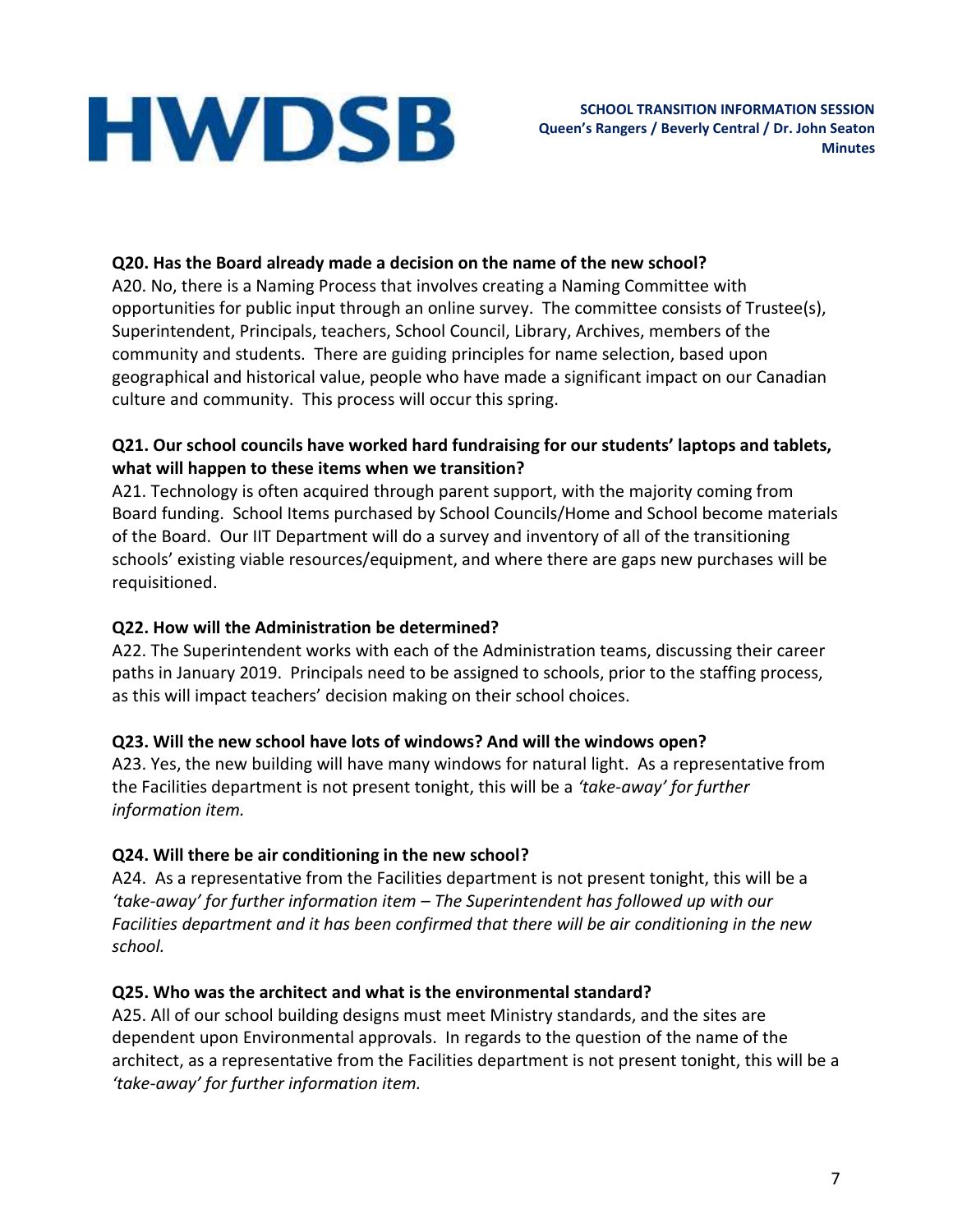### **Q.26. Some of the Queen's Rangers students who live in the Governor's Road and Binkley Road, do they have a choice of where they attend?**

A.26. This affects three families and four students that reside in the new portion of Sir William Osler's boundary that attend Queen's Ranges or Ancaster Senior. The approved Board of Trustee reports states that, "Current Queen's Rangers residing in the area recommended to attend Sir William Osler to be given the choice to attend the New School on Beverly Community Centre Site or attend Sir William Osler." The students from Ancaster Senior fall into the approved motion from the Trustees that indicated all grade 8 graduates from Ancaster Senior in June 2018, 2019 and 2020 have the choice to attend Ancaster High with transportation.

### **Q27. Will there be Before/After care?**

A27. Yes, Before/After care, and the Board will work with our community partners to ensure there is enough space.

### **Q28. Will there be enough space for Kindergarten students at Dr. Seaton?**

A28. Yes, according to our Accommodations and Planning projected enrolment projections. In the short interim, space may need to be created, however this will be a school based decision that will be assessed through the school organization process.

# **Q29. Will there be a Life Skills classroom in the new school?**

A29. Yes, there are classrooms designated for Special Education.

#### **Q30. During the transition period with schools merging together, how will the Bell Times be determined? When will parents be notified?**

A30. Bell times are predominately determined by Transportation. However, the school Administration will make contributions to the decision making, including recommendations from the Transition Committee. Parents will be notified of the Bell Times well in advance being respectful of families' schedules, before/after care, as well as daycare establishments.

# **Q31. Will there be a playground structure at the new school?**

A31. Playgrounds are not included in the Ministry funding, and are decisions based upon discussions with the Administration, School Councils and Transition Committees. Currently the focus of the Ministry and schools are to encourage the development of 'natural playgrounds'. Similar to some of our city schools using adjoining City playgrounds, there will be shared use with our community partners at the new school.

# **Q32. Will there be fencing between the community park and the new school grounds?**

A32. Typically there is no fence but rather a defined natural border (e.g. trees, pylons) that is monitored through staff supervision.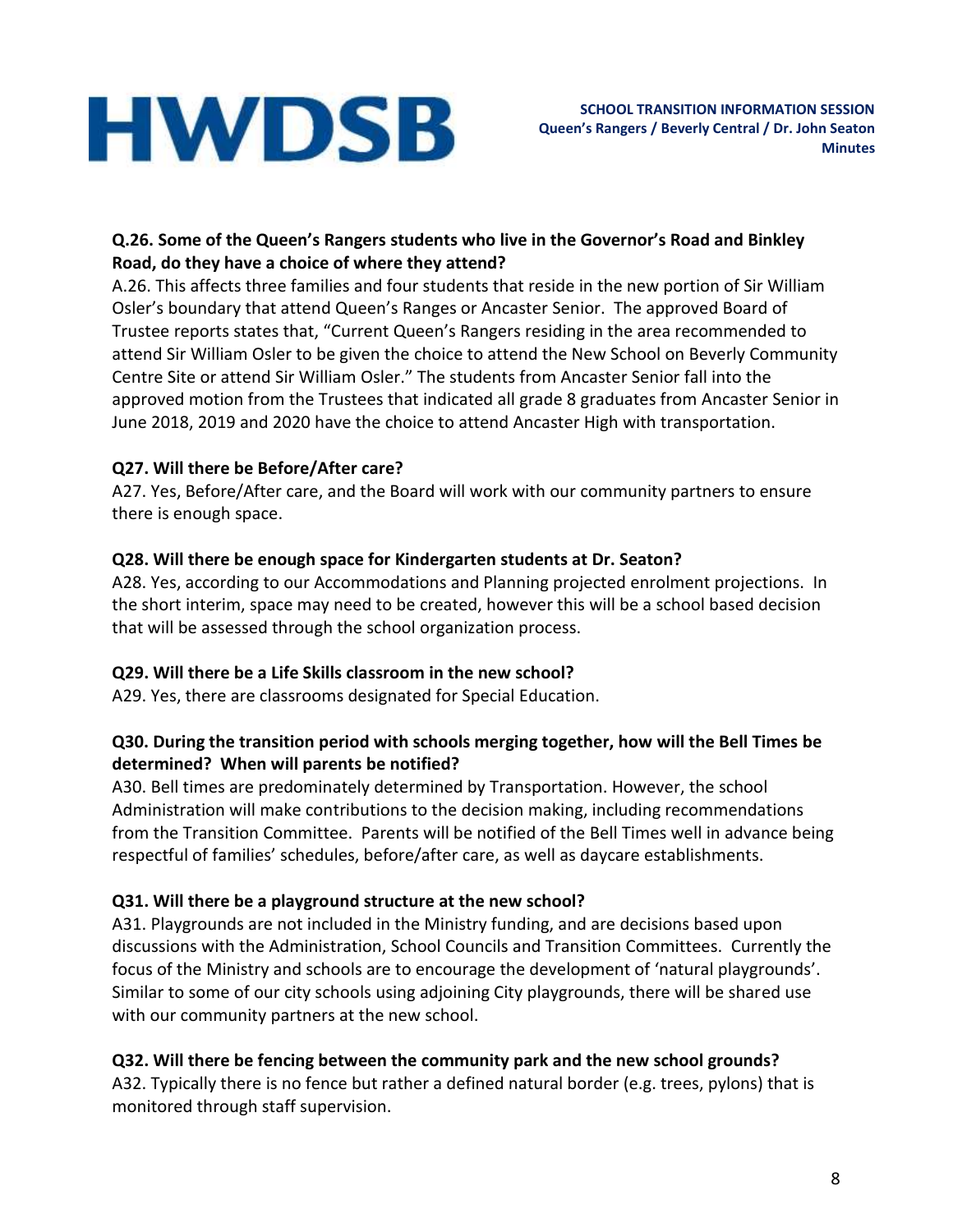### **Q33. Can our existing playground structure be moved to the new school?**

A33. Trustee Paul Tut said that he has already had a conversation with the City of Hamilton, regarding relocating playgrounds. Although the school's playground structure may meet the City's safety standards, unfortunately the City would not support this because this would incur high-priced maintenance and replacement of material expenses. However, the City is agreeable for students to having access to their parks.

#### **Q34. In regards to traffic congestion and safety, will there be a turning lane at the new school? What other safety measures will be put in place?**

A34. Yes, there will be a turning lane. Also, there will be traffic signs and flashing lights approaching the school zone ahead to reduce speed through school hours. Prior to construction, the MOT must be consulted with plans for routing traffic that include ensuring safe accessibility to the school's entrance that must be satisfied in order to receive approval.

#### **Q35. How will the Board manage the traffic in regards to the increased number of parents who will be driving their children to and from school?**

A35. There will be a review of the parking lot on where buses will be picking up and dropping off students, in relation to the increased parent traffic to ensure safety. Furthermore, this will be managed in co-ordination with the City, by-law officers, Facility department, school Administration and staff, with recommendations from the Transition Committee for planning strategies to assist with the flow of buses and traffic for student safety.

#### **Q36. What will transportation look like during this transition period?**

A36. Scheduling of buses will be determined in February 2019. However, it is important to note that Transportation is currently under critical review, investigating ways to maximize the buses/drivers, to minimize the strains that the provincial driver shortage is having upon our families and schools. Consequently, the Board and HWSTS are examining Bell Times across the Board, as it is a key factor that directly impacts bus pickup/drop off, in order to avoid duplication and reduce student ride times. Also, hoping for more provincial solutions and sharing of buses with other Boards.

#### **Q37. Will students have the option of what high school they attend? And will they get transportation?**

A37. This will depend on your child's catchment area. In regards, to transportation, this is dependent upon your residence in accordance with the Board policy for secondary students who have a walking distance that exceeds 3.2 km from the school. Another factor is in reference to the approved Ancaster Boundary policy, should it state that according to your residence, that your children were 'grandfathered' into receiving transportation.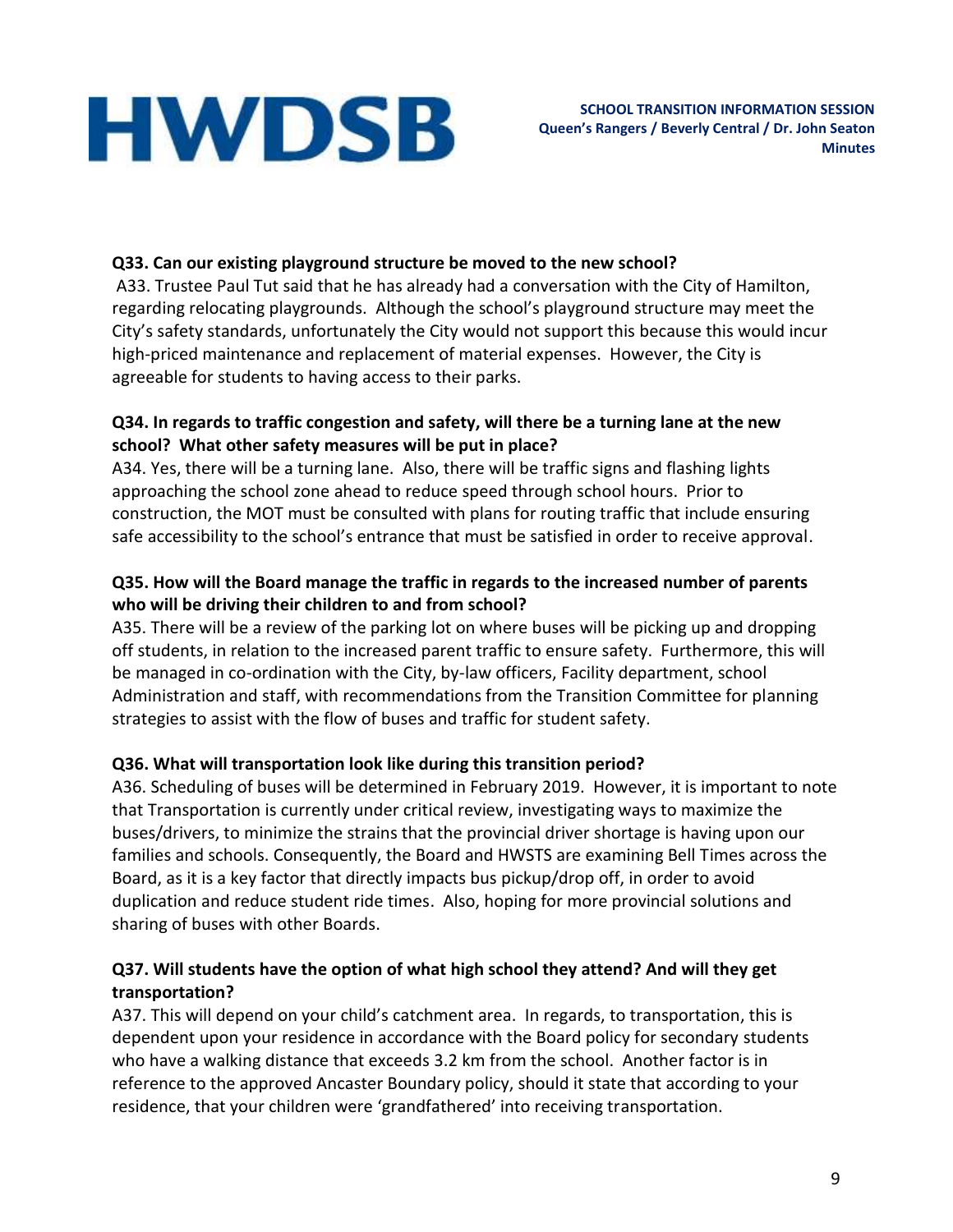**Q38. Previously, there had been discussion of putting Beverly Central students into Dr. Seaton and it didn't work. Why will it work with Queen's Rangers this time?** A38. There is a smaller number of students.

### **Q39. Parent concerns of too many transitions for students.**

A39. Administration and staff will focus on working diligently in preparing students for transitioning, to ensure safety and their emotional well-being. Should parents have specific concerns with their child(ren), they are encouraged to contact the Principal to discuss strategies to put supports in place for a smooth transition. Also, Principals can utilize our Board resources for further assistance, including social work. This will be a priority of the Transition Committee to establish a plan of action and activities (e.g. Open Houses, joint 'play dates', etc.) to help alleviate children and parent's concerns before, during and after the transitioning period.

#### **Q40. Parents voiced concerns with friendships, in relation to the effects of being moved during this transition period.**

A40. Administration will mitigate these concerns through class organization that will be based upon learning abilities, while being mindful of the importance of nurturing friendships.

#### **Q41. How will do we promote a positive student experience through the transition period?**

A41. There will be opportunities created prior to the transition, such as arranging Open Houses to visit each other's schools with transportation provided, allowing students to become familiar and recognizing staff from both schools which will be beneficial in preparing children for the future school amalgamation. The staff will encourage and promote leadership opportunities (e.g. Reading Buddies). There are funds through the Board, dedicated to supporting students through transitioning periods.

#### **Next Steps**

- The goal of the Board is to minimize the disruption to both schools by remaining open until the construction phase is complete, while seeking positive solutions so that students feel supported and safe during this transition period
- Your questions and concerns will be taken back to the Board, and unanswered questions will be followed up for further information
- In January, families can expect to receive communication, in the form of letters that will be posted on your school's website
- Information regarding the formation of the Transition Committee that serve to support the transition of students, staff and families involved in school relocation/consolidation, including on how parents can become involved in this important process